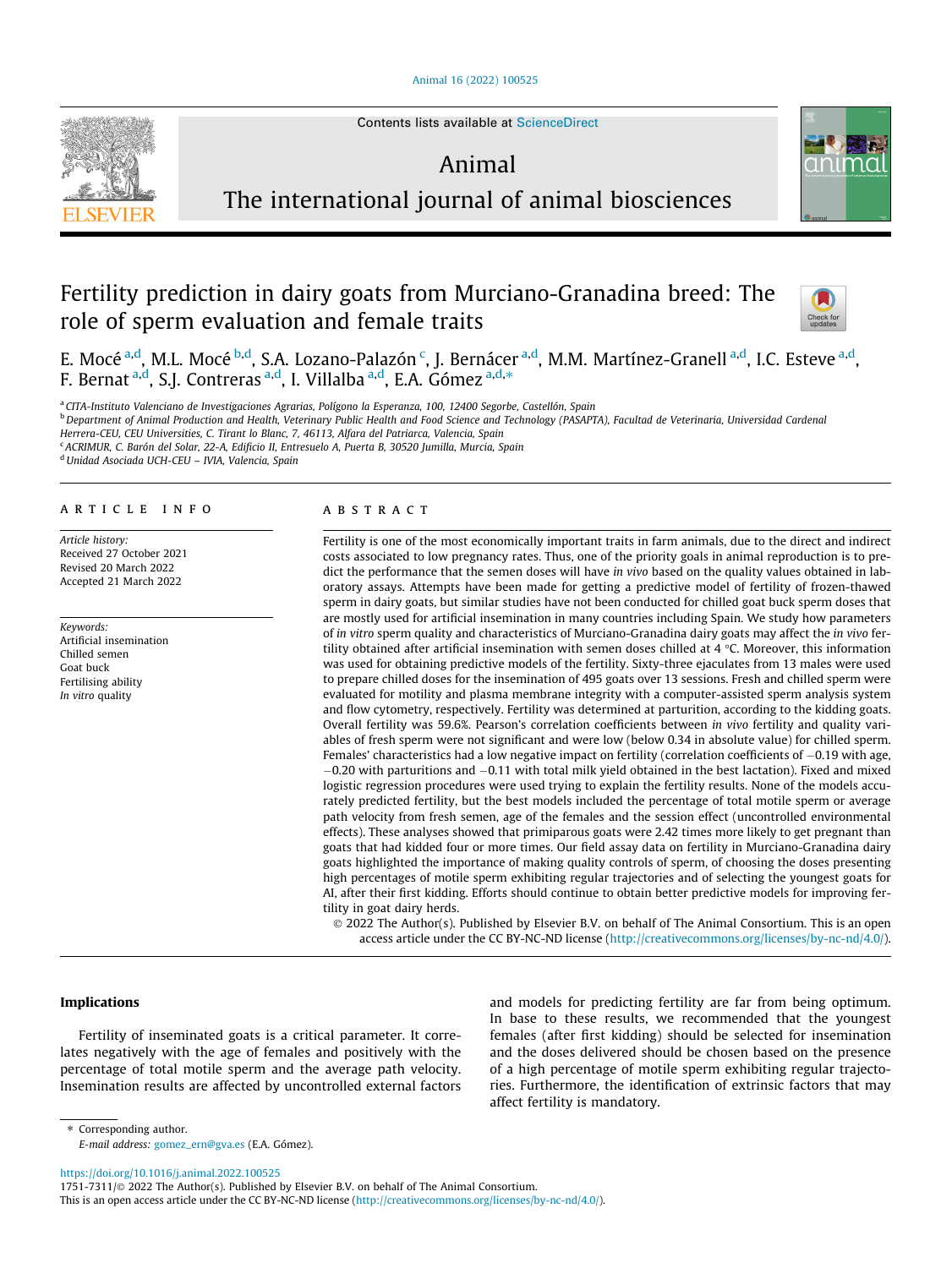# Introduction

Fertility is one of the most economically important traits in livestock [\(Taylor et al., 2018](#page-9-0)). Low pregnancy rates provoke direct economic losses associated to the cost associated to the artificial insemination (AI; i.e. hormones for oestrous synchronisation, semen doses and the technician visit). Moreover, delayed conceptions cause non-immediate economic losses ([Barth, 2018;](#page-8-0) [Kumaresan et al., 2020\)](#page-8-0) because dairy goats that conceive late will have more unproductive days due to delayed lactations and the culling cost of animals will also increase (in goats: [Belanche](#page-8-0) [et al., 2019](#page-8-0); in cows: [Fetrow et al., 2006; Hadley et al., 2006\)](#page-8-0) penalising the herd-life economic efficiency ([Malher et al., 2001\)](#page-9-0). Therefore, recognising the factors that can determine fertility is economically very important.

One of the measurable factors that affect the fertility is the quality of the sperm doses used in AI ([Broekhuijse et al., 2012a\)](#page-8-0). Among the parameters that affect the quality of ejaculates, motility is possibly the quality parameter more widely used. Sperm needs to be motile for its transport through the female genital tract and for penetrating the oocyte vestments [\(Graham and Mocé, 2005\)](#page-8-0). Indeed, samples with lower motility will have lower or limited capacity to fertilise oocytes ([Yániz et al., 2018\)](#page-9-0). Computer-aided motility analysers provide objective evaluation of the quantity of the sperm that are motile, as well as of the quality of that movement (providing velocities and indexes; [Yániz et al., 2018](#page-9-0)). Furthermore, the sperm plasma membrane plays important roles in capacitation and signalising events. An intact and competent plasma membrane for fertilising oocytes is necessary ([Graham](#page-8-0) [and Mocé, 2005;](#page-8-0) in sheep: [Mendoza et al., 2021\)](#page-9-0). This structure is objectively and rapidly evaluated by means of fluorescent stains and flow cytometry [\(Graham and Mocé, 2005](#page-8-0)).

Obviously, animal fertility also depends on females. In previous research on cattle, the selection for milking yield has decreased their fertility ([Royal et al., 2000; Rajala-Schultz and Frazer, 2003;](#page-9-0) [Berry et al., 2014; Ma et al., 2019\)](#page-9-0) thus provoking reproductive problems in high-producing lactating dairy cows ([Lucy, 2001;](#page-9-0) [Lonergan et al., 2016](#page-9-0)). In general, the genetic correlation between milk production and reproductive performance is antagonistic ([Berry et al., 2014\)](#page-8-0). Previous research in dairy goats reported that selection per milk yield in Alpine breed brought about a decrease in fertility after AI, although this trend was not observed in Saanen breed [\(Furstoss et al., 2015\)](#page-8-0). Moreover, recent reports in Murciano-Granadina breed indicated that fertility was affected in goats yielding more than 3 250 mL milk/day at mating ([Fernández et al.,](#page-8-0) [2021\)](#page-8-0).

In dairy goats, the oestrous is synchronised and AI is performed at a fixed time after pessaries are removed, therefore, the AI is standardised and the fertility data are accurate. Moreover, the protocols for preparing and analysing the sperm quality are standardised and the males are used to inseminate females located in different herds, so the animals are representative of the population, which are some of the critical points for analysing field fertility [\(Broekhuijse et al., 2012a\)](#page-8-0).

One of the priority goals in animal reproduction is to predict the performance that the semen doses will have in vivo based on the quality values obtained in laboratory assays. Attempts have been made in different species for getting a predictive model of the fertility of fresh-refrigerated or frozen-thawed semen (in rabbits: [Lavara et al., 2005;](#page-8-0) in pigs: [Broekhuijse et al., 2012b;](#page-8-0) in rams: [Santolaria et al., 2015;](#page-9-0) in bulls: [Nagy et al., 2015;](#page-9-0) among others), although all of them failed to fully explain the fertility obtained. To the best of our knowledge, there is only one study in goats for the validation of a simple test to predict the fertility of frozenthawed doses ([Furstoss et al., 2010\)](#page-8-0), but similar studies have not been conducted for chilled doses that are mostly used for AI in this species, at least in Spain [\(Mocé et al., 2020](#page-9-0)).

The general objective of this work was to study how parameters of in vitro sperm quality and characteristics of dairy goats may affect the in vivo fertility obtained after artificial insemination with semen doses chilled at 4  $\degree$ C fitting predictive models for the fertility. Then, this information would be useful to improve fertility optimising, as possible, the most influential sperm parameters or goat characteristics.

# Material and methods

# Animals

Feed, housing and breeding conditions for males and females were similar to those described in [Mocé et al. \(2020\).](#page-9-0) Sperm doses were provided by 13 adult Murciano-Granadina goat males housed in the Centro de Tecnología Animal, Instituto Valenciano de Investigaciones Agrarias (Segorbe, Castellón, Spain). Animals participated in the national breeding programme of this breed. Animals were housed in pens and were fed straw and lucerne and a daily complement of 1 kg concentrated feed (CP 17%, crude oils and fat 4.5% and crude fibre 11.6%) per male. Fresh water was provided ad libitum. Animal housing, care and protocols for semen collection were approved by the Animal Care and Use Committee of Centro de Tecnología Animal, Instituto Valenciano de Investigaciones Agrarias and fulfilled the European regulations for the care and use of animals for scientific purposes ([Real Decreto 53/2013, BOE,](#page-9-0) [2013\)](#page-9-0). The experiment was conducted from February until December 2017.

Adult (>18 months) multiparous ( $\geq$ 1 parturition) Murciano-Granadina goats ( $n = 495$ ) belonging to the breeder association Asociación Española de Criadores de la Cabra Murciano Granadina were used for the fertility trial. They were separated into 12 herds in different locations at distances ranging from 87 km (50 min) to 384 km (3 h 47 min) from the AI centre. Females were bred under an intensive production system for dairy-oriented herds that were housed in collective yards and managed according to their milk yield and reproductive state. They were provided concentrated feed (adapted to the production level), straw and lucerne. Fresh water was provided ad libitum.

Females' information was provided by Asociación Española de Criadores de la Cabra Murciano Granadina: age (age at the moment of AI measured in days), characteristics of milk yield (Max milk (kg) as total milk yield obtained in the best lactation from the female; Milk yield per lactation (kg) as total milk (kg) produced in all the lactations/number of lactations; Fat-protein (kg) as total kg of fat and protein produced in all lactations/number of lactations), parturitions (number of parturitions between 1 and 11 were categorised into four levels: 1, 2, 3 and > 3 parturitions, with 163, 134, 87 and 111 goat does in each level), breeding values (GV) were estimated in the official breeding programme (GV milk, as breeding value for milk yield/lactation, in kg; GV fat, as breeding value for fat production/lactation, in kg; GV protein, as breeding value for protein production/lactation, in kg; and the index combining milk yield and composition (ICOt)) and type of sperm (AI doses chilled to 4  $\degree$ C during transport (using a portable compressor cooler) or in the laboratory (in a programmable water bath)).

# Semen collection, preparation of chilled artificial insemination doses and in vitro sperm quality evaluation

Ejaculates were collected using an artificial vagina, as described in [Silvestre et al. \(2004\)](#page-9-0), early in the morning. The chilled doses were prepared with a skimmed milk diluent in accordance to the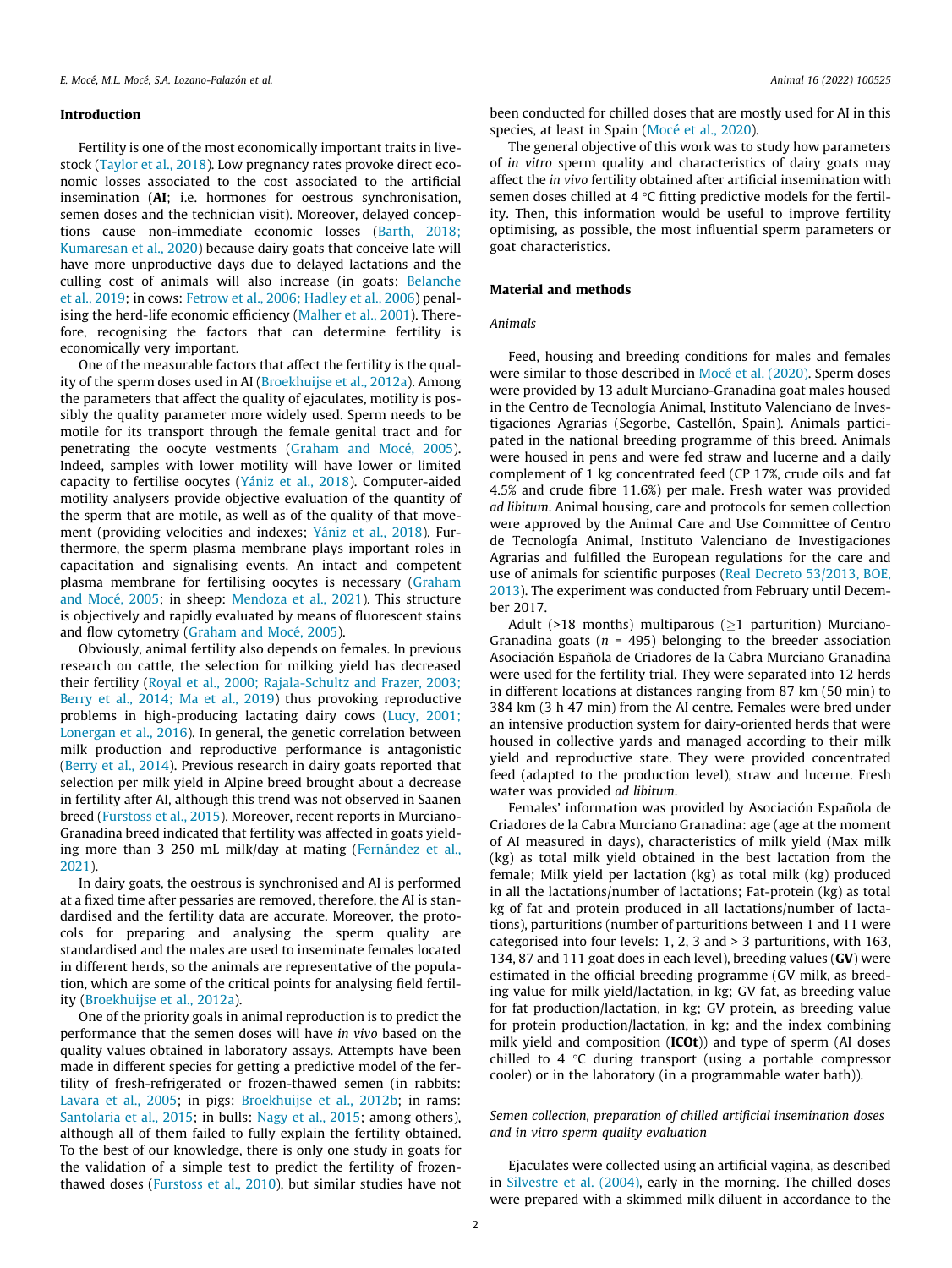<span id="page-2-0"></span>protocols described in [Mocé et al. \(2020\).](#page-9-0) Briefly, the concentration in each ejaculate was adjusted to 560  $\times$  10<sup>6</sup> sperm/mL with skimmed milk diluent ( $\sim$ 22 °C), keeping an aliquot of 40 µL from each diluted ejaculate to perform the analyses of the fresh sperm quality before chilling. The remaining semen was packed into 0.25 mL plastic straws (IMV Technologies, L'Aigle, France) and sealed with polyvinyl alcohol (IMV Technologies, L'Aigle, France).

The straws were chilled with one of these protocols: (1) in the laboratory, with a programmable water bath (Julabo GmbH, Seelbach, Germany) that chilled the straws from 20 to 4  $\degree$ C in 90 min (at a rate of  $-0.18$  °C/min) or (2) during transport using a prototype adapted to a car fridge that chilled to  $4^{\circ}$ C at an average chilling rate of  $-0.09$  °C/min. One straw from each of the ejaculates was chilled in a similar prototype in the laboratory to perform the analyses of sperm quality. In both cases, the doses were kept at  $4^{\circ}$ C until use.

Motility and sperm plasma membrane integrity (PMI) were evaluated in fresh and chilled sperm according to the protocols described in detail in [Mocé et al. \(2020\)](#page-9-0). Briefly, manipulations were performed at room temperature ( $\sim$ 22 °C). Motility was determined using a computer-assisted sperm analysis system (ISAS, version 1.0.17, Proiser, Valencia, Spain). Sperm motility was assessed at 37 °C using a  $10\times$  negative phase contrast objective on a Nikon Eclipse 90i microscope (Nikon Corporation Instruments Company, IZASA, Barcelona, Spain) connected to the computer through a monochrome Basler A312f video camera (Basler Vision Technologies, Proiser, Paterna, Valencia, Spain). For each sample, the sperm concentration was adjusted with Tris supplemented with bovine serum albumin (0.3%) to  $6 \times 10^6$  sperm/mL and the samples were incubated at 37  $\degree$ C for 10 min prior to evaluation. Sub-samples of 5 lL were placed on a Makler chamber (Counting Chamber Makler, Sefi-Medical Instruments, Haifa, Israel) prewarmed at 37 °C on a thermal plate, and data from a minimum of 200 sperm from three different fields were collected. Individual sperm tracks were visually assessed to eliminate possible debris and wrong tracks. The following variables were considered in the results ([Mocé et al.](#page-9-0) [2020](#page-9-0)): percentages of total (TM; %) and progressively motile (PM; %) sperm, average path velocity (VAP;  $\mu$ m/s), curvilinear velocity (VCL;  $\mu$ m/s), straight-line velocity (VSL;  $\mu$ m/s), straightness index (%), linearity (%), wobble (%), amplitude of the lateral movement of the head ( $ALH$ ;  $\mu$ m) and beat cross frequency (Hz). In addition, a sperm motility index was calculated as (VSL  $\times$  VCL)/beat cross frequency [\(Nagata et al., 2018\)](#page-9-0).

The percentage of PMI sperm in each sample was determined using flow cytometry and a dual staining with SYBR-14 and pro-

pidium iodide. The samples were analysed after 10 min of incubation using an Epics XL-MCL flow cytometer (Beckman Coulter, IZASA, Barcelona, Spain) with the characteristics described in [Mocé et al. \(2020\)](#page-9-0). It was equipped with standard optics (a 15 mW 488-nm argon ion laser, Cyonics, Coherent, Santa Clara, CA, USA), and EXPO 2000 software (Coulter Corporation, West Lafayette, IN, USA). The green fluorescence of SYBR-14 was detected using a 550-nm long-pass filter combined with a 525-nm (bandwidth 505–545) band-pass filter (filter 1). The red fluorescence of propidium iodide was detected using a 645-nm long-pass filter combined with a 620-nm (bandwidth 605–635) band-pass filter (filter 3). The settings for the photomultipliers and the compensation values were those described in [Mocé et al. \(2020\)](#page-9-0). At least 10 000 events per sample were analysed. Any non-DNA containing events (SYBR-14 and propidium iodide negative) were not considered in the calculations, and only the percentages of PMI sperm were included in the results (SYBR-14 positive and propidium iodide negative).

#### Oestrous synchronisation and artificial insemination

Oestrous was synchronised with a short protocol ([Menchaca](#page-9-0) [and Rubianes, 2007](#page-9-0)) with modifications described in [Mocé et al.](#page-9-0) [\(2020\)](#page-9-0). Briefly, on day 0, goats were treated with intravaginal pessaries with 30 mg of flugestone acetate (SINCROPART<sup>®</sup> 30 mg, CEVA Salud Animal, Barcelona, Spain) receiving at the same time an intramuscular injection of 2.5 mg Prostaglandin F2 $\alpha$  (Enzaprost<sup>®</sup> T, CEVA Salud Animal, Barcelona, Spain). The pessaries were removed on day 6, and then, each female received an intramuscular injection of 250 international units (for the AIs performed in autumn or winter) or 300 international units (for the AIs performed during spring or summer) of PMSG (SINCROPART<sup>®</sup> PMSG 6 000 international units, CEVA Salud Animal, Barcelona, Spain). Only females that had clean pessaries at the moment of removal were included in the study. Cervical AIs were performed on day 8, between 45 and 48 h after PMSG injection. Females were inseminated with chilled semen stored for a maximum of 3 h at 4  $\degree$ C. Semen was carefully deposited as deep as possible in the cervix avoiding harming the cervix epithelia and semen efflux. Each female was inseminated with one straw (140  $\times$  10<sup>6</sup> total sperm; [Mocé et al., 2020](#page-9-0)), and fertility was determined at parturition, according to the kidding goats. These data were later used as a binary variable (fertility after AI, recorded as kidding 0 or 1) or as kidding rate (calculated as the ratio (number of females kidding/ number of females inseminated)  $\times$  100).

|--|

Descriptive analyses for the variables of goat male sperm quality in fresh and chilled samples.

| Variables                 | Fresh sperm |          |         |       |                  | Chilled sperm |               |         |       |    |
|---------------------------|-------------|----------|---------|-------|------------------|---------------|---------------|---------|-------|----|
|                           | Mean        | Maximum  | Minimum | CV(%) | $\boldsymbol{n}$ | Mean          | Maximum       | Minimum | CV(%) | n  |
| PMI $(%)$                 | 67.58       | 91.80    | 26.20   | 19.41 | 53               | 55.53         | 83.91         | 16.88   | 25.04 | 53 |
| TM(%)                     | 79.50       | 95       | 60      | 10.02 | 60               | 76.11         | 94            | 51      | 11.58 | 63 |
| PM(%)                     | 63.77       | 81       | 39      | 14.50 | 60               | 60.92         | 82            | 36      | 15.54 | 63 |
| $VCL$ ( $\mu$ m/s)        | 134.52      | 172.42   | 94.87   | 12.87 | 60               | 142.96        | 180.10        | 109.10  | 10.83 | 63 |
| $VSL$ ( $\mu$ m/s)        | 116.99      | 153.20   | 81.27   | 14.50 | 60               | 120.60        | 154.95        | 87.23   | 12.79 | 63 |
| $VAP$ ( $\mu$ m/s)        | 127.40      | 165.22   | 87.85   | 14.01 | 60               | 134.01        | 172.27        | 95.53   | 12.37 | 63 |
| Linearity $(\%)$          | 83.51       | 90.79    | 74.26   | 5.25  | 60               | 82.80         | 88.92         | 70.50   | 5.35  | 63 |
| Straightness index (%)    | 88.69       | 94.05    | 81.57   | 3.18  | 60               | 88.16         | 92.85         | 80.67   | 3.36  | 63 |
| Wobble (%)                | 92.60       | 96.35    | 85.70   | 3.04  | 60               | 92.58         | 96.04         | 83.65   | 3.19  | 63 |
| $ALH$ ( $\mu$ m)          | 1.85        | 2.78     | 1.47    | 14.24 | 60               | 2.09          | 3.02          | 1.60    | 13.50 | 63 |
| Beat cross frequency (Hz) | 10.69       | 12.36    | 8.94    | 7.59  | 60               | 10.91         | 12.69         | 9.13    | 7.05  | 63 |
| Sperm motility index $1$  | 485.79      | 2 202.92 | 787.71  | 21.89 | 60               | 592.90        | 2 2 9 1 . 2 3 | 796.99  | 19.48 | 63 |
|                           |             |          |         |       |                  |               |               |         |       |    |

Abbreviations: n = number of ejaculates; PMI = plasma membrane integrity; TM = total motile sperm; PM = progressively motile sperm; VCL = curvilinear velocity; VSL = straight-line velocity; VAP = average path velocity; ALH = amplitude of the lateral movement of the head.

<sup>1</sup> (VSL  $\times$  VCL) / Beat cross frequency.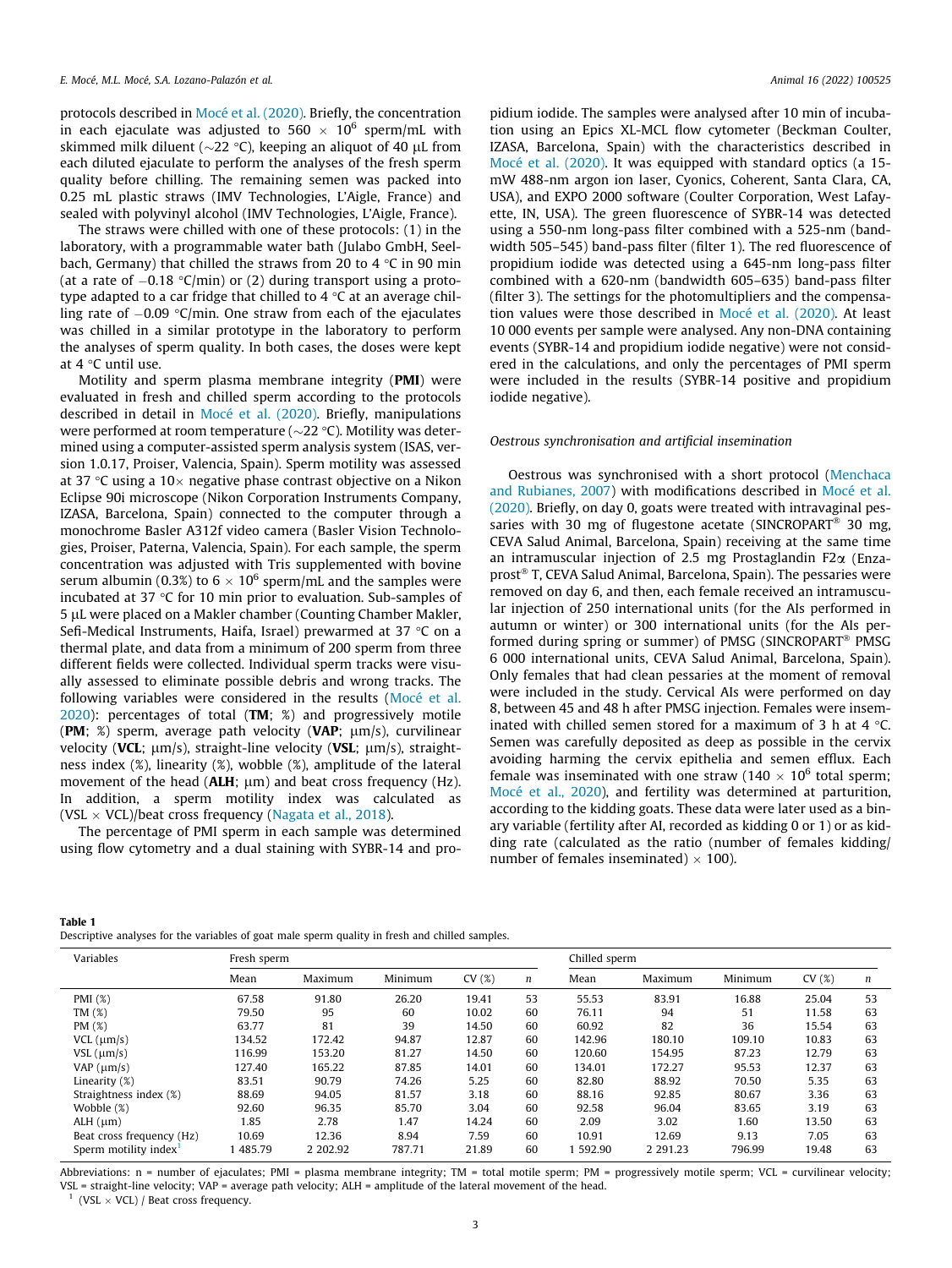#### <span id="page-3-0"></span>Statistical analysis

Descriptive analyses of the variables were performed [\(Tables 1](#page-2-0) [and 2\)](#page-2-0). Pearson's correlation coefficients between fertilities (fertility after AI or kidding rate) and the studied variables were estimated (Tables 3 and 4). Both tables (Tables 3 and 4) show Pearson's linear correlations. In Table 3, fertility was expressed as kidding rate. In Table 4, fertility was expressed as 0 or 1 and the procedure of choice for estimating correlations between categorical and continuous traits was the point biserial correlation, which is equivalent to the Pearson correlation coefficient when one of the variables is dichotomous. Chi-square test was used to analyse the effect of parturition on fertility (Table 5).

Data were analysed considering the binomial nature of the fertility by logistic regression models that allowed the inclusion of numeric and categorical fixed effects. Moreover, GLM that also allowed the inclusion of random effects were carried out. In logistic regression models, the Wald chi-square test was used as statistical criteria, for testing if the value of the estimated coefficient for a numerical or categorical effect was different than  $0$  ( $P < 0.05$  indicates that it was). In GLM, using a Wald-type test, the significance of each fixed effect was tested with a F-test (type III sums of

# Table 5

Effect of the parturition order on goat does fertility.

| Parturition order | n   | Fertility            |
|-------------------|-----|----------------------|
|                   | 163 | 72.39 % <sup>a</sup> |
|                   | 134 | 59.70 %ab            |
|                   | 87  | 50.57 %b             |
| >3                | 111 | 47.75 $\%^{\rm b}$   |
|                   |     |                      |

Abbreviations: n = number of inseminated females.

<sup>1</sup>Fertility expressed as kidding rate (%).

a,b Values within a column with different superscripts differ significantly at  $P \leq 0.001$  ( $\chi^2$  test for testing differences).

squares). Moreover, parameters were estimated by maximum likelihood using adaptive Gauss-Hermite quadrature approximation. Several criteria can be used as a measure of goodness of model fit (Akaike information criterion or receiver operating characteristic curves). Receiver operating characteristic curves show a plot of true positives versus the proportion of false positives and the area under the curve. However, model selection using receiver operating characteristic curves does not differ substantially from selection using information criteria. Akaike information criterion is

#### Table 2

Descriptive analysis of the variables related with the goat does.

| Effects                           | Mean     | Maximum   | Minimum  | CV(%)  | n   |
|-----------------------------------|----------|-----------|----------|--------|-----|
| Age $(d)$ <sup>1</sup>            | 387.95   | 4 3 7 2   | 522      | 45.53  | 495 |
| Max milk $(kg)^2$                 | 590.08   | 396.80    | 198.30   | 39.10  | 495 |
| Milk yield per lactation $(kg)^3$ | 473.22   | 1 010.62  | 109.20   | 31.44  | 495 |
| Fat-protein $(kg)^4$              | 40.44    | 80.45     | 10.47    | 31.54  | 495 |
| GV milk (kg)                      | $+31.04$ | $+145.62$ | $-75.13$ | 129.97 | 292 |
| $GV$ fat $(kg)$                   | $+1.33$  | $+6.24$   | $-3.91$  | 130.76 | 292 |
| GV protein (kg)                   | $+1.13$  | $+5.28$   | $-1.90$  | 121.52 | 292 |
| ICOt                              | $+8.57$  | $+40.82$  | $-20.65$ | 126.91 | 292 |

Abbreviations: n = number of inseminations; GV milk = breeding value for milk yield; GV fat = breeding value for fat production; GV protein = breeding value for protein production; ICOt = index combining milk yield and composition.

Age (in days) of the goat doe at the moment of artificial insemination.

<sup>2</sup> Total milk yield obtained in the best lactation from the female.

<sup>3</sup> Averaged milk yield in all the lactations.

<sup>4</sup> Averaged kg of fat and protein produced in all lactations.

## Table 3

Correlations<sup>1</sup> between the fertility<sup>2</sup> and quality variables in fresh and in chilled goat male sperm.

| Type of sperm- | <b>PMI</b> | TM   | <b>PM</b> | <b>VCL</b> | VSL  | <b>VAP</b> | Linearity <sup>3</sup> | Straightness index <sup>3</sup> | Wobble    | <b>ALH</b> | Beat cross frequency <sup>4</sup> | Sperm motility index <sup>5</sup> |
|----------------|------------|------|-----------|------------|------|------------|------------------------|---------------------------------|-----------|------------|-----------------------------------|-----------------------------------|
| Fresh          | 0.04       | 0.16 | 0.19      | 0.09       | 0.15 | 0.13       | 0.19                   | 0.15                            | $_{0.20}$ | $-0.24$    | $-0.03$                           | 0.16                              |
| Chilled        | $-0.07$    | 0.19 | 0.28      | 0.03       | 0.16 | 0.12       | 0.29                   | 0.19                            | 0.31      | $-0.34$    | $-0.25$                           | 0.21                              |

Abbreviations: PMI = plasma membrane integrity (%); TM = total motile sperm (%); PM = progressively motile sperm (%); VCL = curvilinear velocity ( $\mu$ m/s); VSL = straight-line velocity ( $\mu$ m/s); vAP = average path veloci

Correlations (in absolute value) lower than 0.25 were not significantly different from zero ( $P > 0.05$ ).

 $2$  Fertility expressed as kidding rate (%) per ejaculate.

 $3 \ln \frac{9}{6}$ .

<sup>4</sup> Units: Hz.

 $5$  (VSL  $\times$  VCL) / Beat cross frequency.

#### Table 4

Correlations<sup>1</sup> between the fertility<sup>2</sup> and the variables provided by the goat does.

| Age                  | Max $milk^{\prime}$ | Milk vield<br>per<br>lactation | Fat-protein | Parturitions    | milk<br>$\sim$ | GV fa<br>ાતા | protein | ICO  |
|----------------------|---------------------|--------------------------------|-------------|-----------------|----------------|--------------|---------|------|
| 0.10<br>$-1$<br>U.IJ | $-U.1$ .            | $-0.09$                        | $-0.08$     | n ar<br>$-0.20$ | 0.01           | $-0.01$      | 0.02    | 0.01 |

Abbreviations: GV milk = breeding value for milk yield, in kg; GV fat = breeding value for fat production, in kg; GV protein = breeding value for protein production, in kg; ICOt = index combining milk yield and composition.

Correlations (in absolute value) lower than 0.10 were not significantly different from zero ( $P > 0.05$ ).

 $^{\rm 2}$  Fertility: expressed as fertility after artificial insemination (measured as 0 or 1).

<sup>3</sup> Age (in days) of the goat doe at the moment of artificial insemination.

<sup>4</sup> Total milk yield obtained in the best lactation from the female, in kg.

<sup>5</sup> Averaged milk yield in all the lactations, in kg.

<sup>6</sup> Averaged kg of fat and protein produced in all lactations.

 $<sup>7</sup>$  Number of parturitions (between 1 and 11).</sup>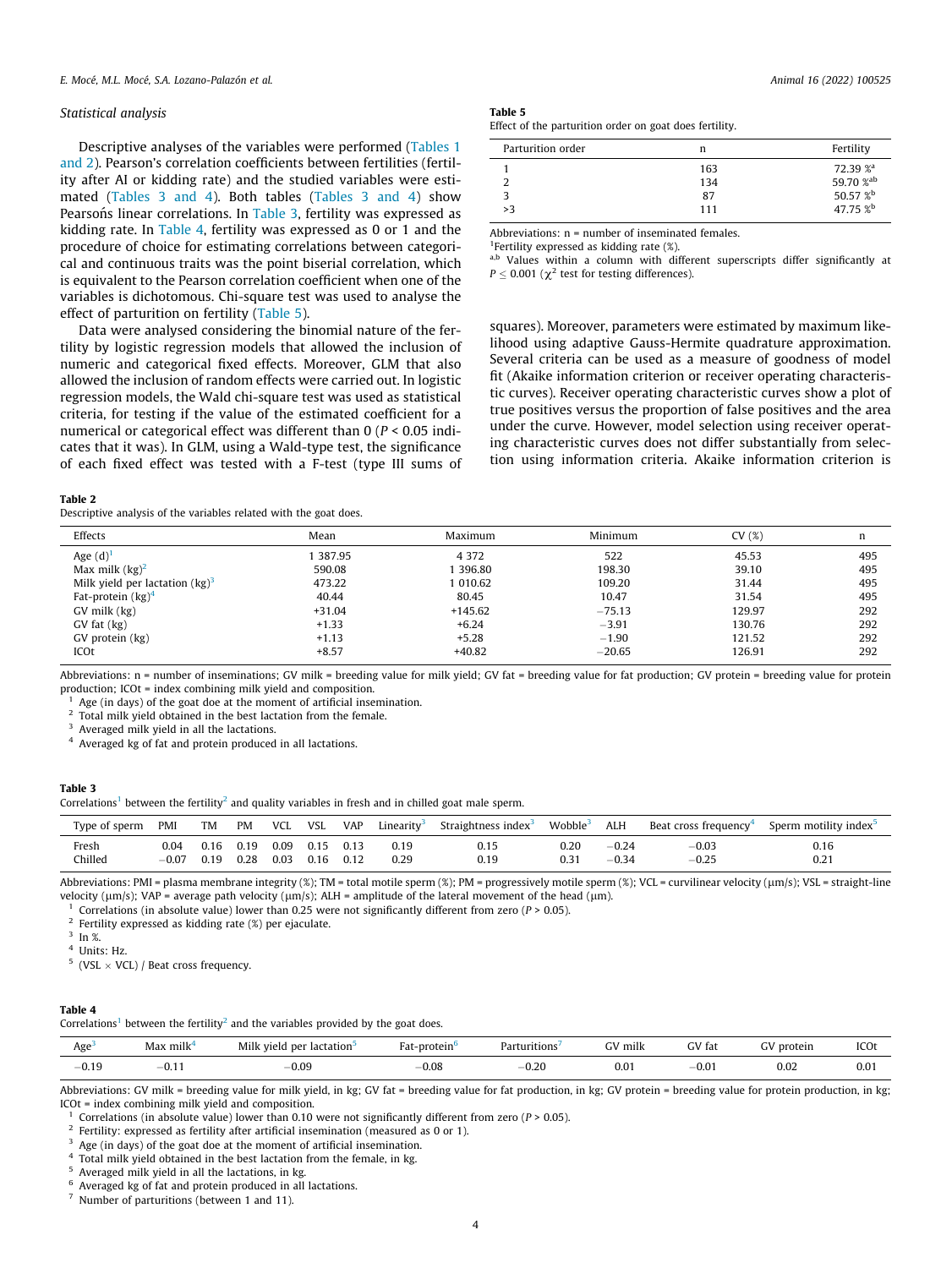focused on the fit, and receiver operating characteristic curves are focused on the misclassification. In our study, the Akaike information criterion was selected as a measure of goodness of model fit, being the model adjustment better as the Akaike information criterion value was lower.

The relation of the variables with the in vivo fertility was studied in three steps:

- In step 1, fertility after AI was analysed using as independent factors the parameters that the sperm doses presented (PMI, TM, PM, VAP, VSL, VCL, linearity, straightness index, wobble, ALH, beat cross frequency and sperm motility index) in fresh (before chilling) or after chilling to 4  $\degree$ C (chilled). Session and male effects were also considered. Session effect includes day of ejaculate recovery and other uncontrolled external effects that the data of the same day have in common.
- In step 2, the fertility after AI was analysed including as independent factors the parameters related to the inseminated goats: age, milk yield, max milk, milk yield per lactation, fatprotein, number of parturitions, genetic evaluations (GV milk, GV fat, GV protein and ICOt), session, male and type of refrigeration. Session effect includes season, herd, day of ejaculate recovery and other uncontrolled external effects that the data of the same day have in common.

For finding out the best model to explain fertility using logistic regression, the analyses were performed in the first and second steps following the advices described in [Hosmer and Lemeshow](#page-8-0) [\(1989\).](#page-8-0) Firstly, univariate analyses were performed to assess any association between fertility and the explanatory variables. Those variables showing  $P < 0.25$  were considered as explanatory candidates and used in the next steps. Secondly, all these explanatory candidate variables were included as numeric or fixed effects in a full model and a logistic regression procedure was run with stepwise option in order to obtain the best combinations of variables.

• In step three, the explicative variables of the fertility according to steps 1 and 2 were included as numerical or fixed factors in mixed logistic regression models that also included session and male as random effect because we were interested in their variance and not in the estimated values of these effects. These were joint analyses that included male and female traits at the same time.

These analyses were performed with SAS Statistical Software ([Statistical Analysis Systems Institute, 2002](#page-9-0)).

## Results

# Step 1. Effects of sperm quality on fertility

The ejaculates presented on average 1.17 mL of volume and 2 790  $\times$  10<sup>6</sup> sperm/mL of concentration. Global fertility (as kidding percentage) was 59.6%. The average, maximum and minimum values as well as the CV observed for the sperm quality parameters are shown in [Table 1](#page-2-0). Fresh sperm presented an average quality of 79.5% TM and 67.6% PMI sperm while chilled doses exhibited an average quality of 76.1% TM and 55.5% PMI sperm. The highest CVs were observed for PMI and sperm motility index and the lowest for straightness index and wobble in both fresh and chilled semen.

[Table 3](#page-3-0) shows the Pearson's coefficients of correlation between fertility and the variables of fresh or chilled sperm quality. Unfortunately, the correlation coefficients between in vivo fertility and quality variables of fresh sperm were not significantly different

from zero and the correlations with quality variables of chilled sperm were low (below 0.34 in absolute value, negative with ALH or beat cross frequency and positive with PM sperm, linearity and wobble).

Univariate logistic regression models showed that fertility results were explained in part by session effect (or the day of ejaculate recovery, that takes into account the uncontrolled external effects) and the TM and PM sperm of fresh and chilled sperm as well as ALH, linearity, wobble and straightness index of chilled sperm (Table 6).

Next, effects with a  $P < 0.25$  in the univariate analysis (the previous ones plus male, sperm motility index and VSL (fresh and chilled) plus VAP, VCL, straightness index and linearity (fresh)) were run in a full model, using the logistic regression procedure with stepwise option. The model for fertility that fitted the best included the session effect and the VAP of fresh sperm (in [Table 7,](#page-5-0) the two models with the best fit are shown). Akaike information criteria are very close because VAP and VCL were highly correlated  $(r(VAP, VCL) = 0.99)$ .

# Step 2. Information provided by the females

The average, maximum and minimum values as well as the CV observed are shown in [Table 2](#page-3-0). The age of the females was highly variable, ranging from less than 2 until 12 years of age (from 1 to 11 parturitions). There were also important differences between females in milk yield and in all the estimated breeding values being the CVs very high. In [Table 4,](#page-3-0) the Pearson's correlation coefficients between the variables provided by the females and the fertility are shown. As well as for the variables of sperm quality, none of the variables related with the females was highly correlated with fertility  $(-0.19$  with age,  $-0.20$  with parturitions and  $-0.11$  with total milk yield obtained in the best lactation).

Univariate logistic regression models revealed that the variables session (day in which the AI was performed), age of the females, number or code of parturitions and Max milk contributed to explain the fertility [\(Table 8\)](#page-5-0). Indeed, the lowest the parturition number from a female, the highest the fertility obtained [\(Table 5\)](#page-3-0). These analyses showed that goats from first kidding were 2.42 times more likely to get pregnant than goats that had kidded four or more times (95% confidence interval of 1.3–4.5). The effects

#### Table 6

Univariate logistic regression models with one effect considering the information provided by the analyses of quality of fresh and chilled goat buck sperm (n = 63 ejaculates).

| Effect                      | Coefficients (SE) or range<br>(minimum, maximum) | P-<br>Wald <sup>1</sup> | Akaike<br>information<br>criterion <sup>2</sup> |  |
|-----------------------------|--------------------------------------------------|-------------------------|-------------------------------------------------|--|
| TM fresh (%)                | 0.03(0.01)                                       | 0.01                    | 608.87                                          |  |
| $(n = 60)$                  |                                                  |                         |                                                 |  |
| PM fresh (%)                | 0.03(0.01)                                       | 0.01                    | 608.88                                          |  |
| $(n = 60)$                  |                                                  |                         |                                                 |  |
| Session <sup>3</sup>        | range $(-1.01, +0.78)$                           | < 0.0001                | 650.89                                          |  |
| ALH chilled<br>$(\mu m)$    | $-0.97(0.35)$                                    | 0.01                    | 664.19                                          |  |
| PM chilled (%)              | 0.02(0.01)                                       | 0.01                    | 664.47                                          |  |
| Linearity chilled<br>$(\%)$ | 4.74 (2.06)                                      | 0.02                    | 666.51                                          |  |
| TM chilled (%)              | 0.02(0.01)                                       | 0.04                    | 667.38                                          |  |
| Wobble chilled              | 6.42(3.13)                                       | 0.04                    | 667.65                                          |  |
| (%)                         |                                                  |                         |                                                 |  |
| Straightness                | 5.93 (2.99)                                      | 0.05                    | 667.93                                          |  |
| index chilled               |                                                  |                         |                                                 |  |
| $(\%)$                      |                                                  |                         |                                                 |  |

Abbreviations: TM = total motile sperm; PM = progressively motile sperm; ALH = amplitude of the lateral movement of the head.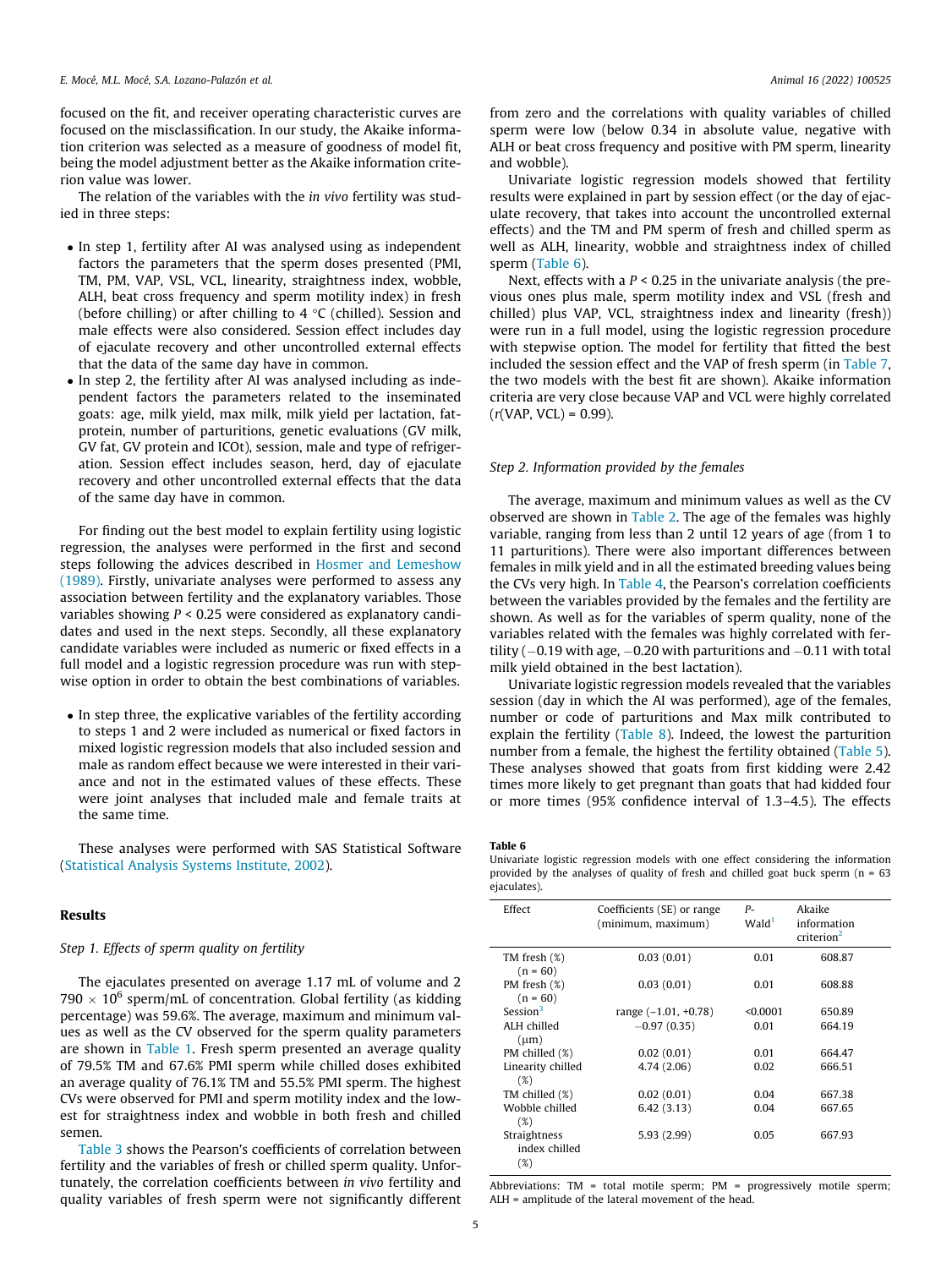#### <span id="page-5-0"></span>Table 7

Logistic regression models with several fixed effects among the quality variables of fresh and chilled goat male sperm (n = 60 ejaculates).

| Effects              | Coefficient (SE)<br>or range (minimum, maximum) |          | Akaike information<br>criterion <sup>2</sup> |
|----------------------|-------------------------------------------------|----------|----------------------------------------------|
| Model 1              |                                                 |          |                                              |
| Session <sup>3</sup> | range $(-1.25, +1.04)$                          | < 0.0001 | 587.50                                       |
| VAP (fresh sperm)    | 0.03(0.01)                                      | 0.001    |                                              |
| Model 2              |                                                 |          |                                              |
| Session <sup>3</sup> | range $(-1.27, +1.05)$                          | < 0.0001 | 587.86                                       |
| VCL (fresh sperm)    | 0.03(0.01)                                      | 0.001    |                                              |

Abbreviations: VAP = average path velocity ( $\mu$ m/s); VCL = curvilinear velocity ( $\mu$ m/s).<br><sup>1</sup> Wald  $\chi^2$  test for testing the estimated coefficient (*P* < 0.05 indicates that it is different than 0).<br><sup>2</sup> Model with onl

<sup>3</sup> Day of ejaculate recovery (includes the season and other uncontrolled external effects).

### Table 8

Univariate logistic regression models with one effect considering the information provided by the goat does (n = 495 inseminations).

| Effects                        | Coefficients (SE)<br>or range (minimum, maximum) | $P$ -Wald <sup>1</sup> | Akaike information criterion <sup>2</sup> |
|--------------------------------|--------------------------------------------------|------------------------|-------------------------------------------|
| Session <sup>3</sup>           | range $(-1.01, +0.78)$                           | < 0.0001               | 650.89                                    |
| Parturitions <sup>4</sup>      | $-0.26(0.06)$                                    | < 0.0001               | 652.63                                    |
| Age $(d)5$                     | $-0.00064(0.00015)$                              | < 0.0001               | 653.15                                    |
| Code parturitions <sup>6</sup> | range $(-0.30, +0.64)$                           | 0.0002                 | 655.02                                    |
| Max milk $(kg)^7$              | $-0.00098(0.00040)$                              | 0.014                  | 665.82                                    |

<sup>1</sup> Wald  $\chi^2$  test for testing the estimated coefficient (*P* < 0.05 indicates that it is different than 0).<br><sup>2</sup> Model with only intercept Akaike information criterion = 669.87.

<sup>3</sup> Day of insemination and ejaculate recovery (includes the herd, season and other uncontrolled external effects).

<sup>4</sup> Number of parturitions (between 1 and 11).

Age (in days) of the goat does at the moment of artificial insemination.

 $6$  Number of parturitions categorised into four levels: 1, 2, 3 and > 3 parturitions.

 $\frac{7}{7}$  Total milk yield obtained in the best lactation from the female.

#### Table 9

Logistic regression models with several fixed effects provided by the goat does inseminated (n = 495 inseminations).

| Effects                                                      | Coefficients (SE)<br>or range (minimum, maximum) | $P$ -Wald <sup>1</sup> | Akaike information criterion <sup>2</sup> |
|--------------------------------------------------------------|--------------------------------------------------|------------------------|-------------------------------------------|
| Model 1<br>Session <sup>3</sup><br>Parturitions <sup>4</sup> | range $(+0.74, -0.92)$<br>$-0.23(0.08)$          | 0.001<br>0.002         | 642.80                                    |
| Model 2<br>Session <sup>3</sup><br>Age <sup>5</sup>          | range $(+0.74, -1.03)$<br>$-0.00060(0.00019)$    | 0.001<br>0.002         | 642.74                                    |

Wald  $\chi^2$  test for testing the estimated coefficient (P < 0.05 indicates that it is different than 0). Model with only intercept Akaike information criterion = 669.87.

<sup>3</sup> Day of insemination and ejaculate recovery (includes the herd, season and other uncontrolled external effects).

<sup>4</sup> Number of parturitions (between 1 and 11).

<sup>5</sup> Age (in days) of the goat does at the moment of artificial insemination.

related with the genetic values did not explain the fertility and the conception did not depend on the refrigeration system either.

Next, effects with a  $P < 0.25$  in the univariate analysis (the previous ones plus male, milk per lactation and fat-protein) were run in a full model, using the logistic regression procedure with stepwise option. Table 9 shows the two models with the best adjustments to the variable fertility which included the session and number of parturitions or age of the females.

# Step 3. Logistic regressions combining the information provided by the seminal doses and the females

Finally, all the variables that best explained the fertility, coming from sperm laboratory analyses and from the females inseminated, were combined to perform logistic regression analyses. Session effect cannot be under control and that is why it was included as

random in the models. Since the data are expressed per inseminated doe, there is a repeated effect of male within session, as well as between sessions. Male effect could be considered as fixed or random, although it was not significant (neither when included as fixed effect nor when included as random), probably due to the screening of the doses that had to meet some minimum quality criteria to be delivered for insemination. Finally, both session and male were included as random effects in the models using different mixed logistic regression models. The best structure of random effects was obtained with a model including just one random effect (session). The five models with the best fit are shown in [Table 10.](#page-6-0) The best adjustment was obtained with a model including just a random effect (session) and the numeric effect age of the females and TM (although similar fit was obtained using the variable PM) or VAP (although similar fit was obtained with the variables VSL or VCL) from fresh sperm.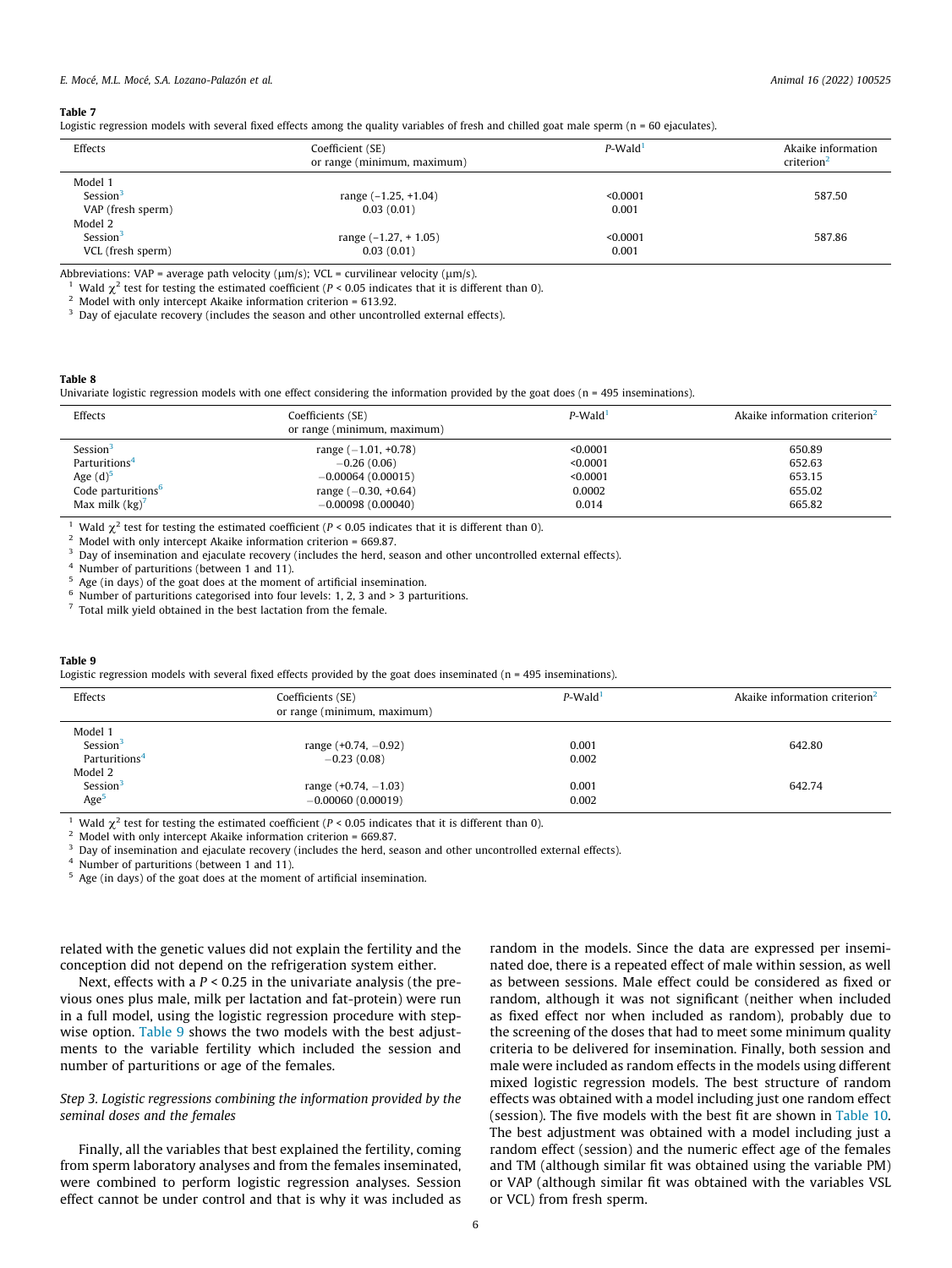#### <span id="page-6-0"></span>Table 10

Mixed models of logistic regression with information factors from the goat male sperm quality and from the females inseminated (n = 457 inseminations).

| Effects                         | Coefficient (SE)                     | P > F <sup>1</sup> | Covariance $(SE)^2$ | Akaike information criterion <sup>3</sup> |
|---------------------------------|--------------------------------------|--------------------|---------------------|-------------------------------------------|
| Model 1<br>Session <sup>4</sup> |                                      |                    | 0.23(0.13)          | 585.10                                    |
| Age <sup>5</sup>                | $-0.00051(0.00019)$                  | 0.0074             |                     |                                           |
| TM fresh                        | 0.039(0.0135)                        | 0.0040             |                     |                                           |
| Model 2                         |                                      |                    |                     |                                           |
| Session <sup>4</sup>            |                                      |                    | 0.26(0.16)          | 588.38                                    |
| Age <sup>5</sup><br>VAP fresh   | $-0.00054(0.00019)$<br>0.016(0.0073) | 0.0042<br>0.0263   |                     |                                           |

Abbreviations: TM fresh = total motile sperm in fresh sperm (%) (similar fit was obtained when the variable progressively motility sperm in fresh semen (PM fresh) was included in the model); VAP fresh = average path velocity from fresh sperm ( $\mu$ m/s) (similar fit was obtained when the variables straight-line velocity from fresh sperm ( $\mu$ m/s) (VSL fresh) or curvilinear velocity from fresh sperm ( $\mu$ m/s) (VCL fresh) were included in the model).<br><sup>1</sup> Hypothesis test for the significance of the effect (*P* < 0.05 indicates that it is significant).

<sup>2</sup> Estimation of the variance associated to the random effect and its SE.

 $3$  Model with only session as random effect, Akaike information criterion = 600.10.

<sup>4</sup> Day of insemination and ejaculate recovery (includes the herd, season and other uncontrolled external effects).

<sup>5</sup> Age (in days) of the goat does at the moment of artificial insemination.

#### Discussion

The fertility prediction of the sperm doses prior to their insemination is one of the priority goals in animal reproduction. However, fertility prediction is elusive due to the complexity of the fertility and the huge number of factors that may have an influence on it [\(Graham and Mocé, 2005; O'Meara et al., 2007\)](#page-8-0). Since chilled sperm doses are mostly used in goat AI in Spain ([Mocé et al., 2020\)](#page-9-0), we focused this study on factors that might affect the fertility of these types of doses in dairy goats.

Considering that fertility depends on the male (quality of the sperm doses) and on the female inseminated, we chose variables from each of them that could impact fertility. The results for in vitro sperm quality and milk yield of the goats from our study were in accordance to previous studies with the same breed ([Delgado et al., 2017; Mocé et al., 2020\)](#page-8-0). The quality of fresh and chilled sperm was high, and the percentages of total and progressively motile sperm are similar to those reported in previous papers for this species ([Xu et al., 2009; Konyali et al., 2013;](#page-9-0) [Santiago-Moreno et al., 2017; Barbas et al., 2018; Mocé et al.,](#page-9-0) [2020; Shadegi et al., 2020\)](#page-9-0). With respect to the kinematic parameters in fresh sperm, our results for some of the parameters (VCL, VAP and ALH) are lower and for the other higher than those reported in [Barbas et al. \(2018\)](#page-8-0). On the other hand, our kinetic results for chilled sperm are in close accordance with [Shadegi](#page-9-0) [et al. \(2020\)](#page-9-0) and are in general higher than those reported by other authors ([Santiago-Moreno et al., 2017](#page-9-0)). The differences between studies can be explained by the protocol followed to evaluate the motility (sperm concentration, sperm diluent or cell chamber), the software used or differences between breeds, since all of these factors affect the results [\(Yeste et al., 2018](#page-9-0)).

Pearson's correlation coefficients between sperm quality and the fertility were low meaning that none of them are strongly related with fertility rate in a linear way. This low predictive value of individual sperm parameters on conception rate was reported in previous studies (in sheep: [O'Meara et al., 2007](#page-9-0); in rabbits: [Lavara](#page-8-0) [et al., 2005](#page-8-0); in pigs: [Vyt et al., 2008; Broekhuijse et al., 2012b](#page-9-0)). This result seems logic, considering the complexity of the fertility and the high number of factors affecting it, as previously exposed. However, we observed that the single variables with higher influence in fertility after running univariate logistic regressions were the percentages of total motile in fresh sperm and progressively motile of fresh and chilled sperm, which is in agreement with previous studies in different species [\(Lavara et al., 2005; Furstoss et al.,](#page-8-0) [2010; Love, 2011; Fair and Romero-Aguirregomezcorta, 2019](#page-8-0)). This finding confirms the importance of analysing the motility in the AI doses, since motility is considered as one of the characteristics associated to the sperm fertilising ability ([Kathiravan et al., 2011;](#page-8-0) [Nagy et al., 2015\)](#page-8-0) and it is necessary for the sperm to be able to move through the female genital tract and traverse the oocyte vestments [\(Graham and Mocé, 2005\)](#page-8-0). Besides, some motility parameters of chilled sperm explained some of the variability of the fertility (three parameters derived from velocities (linearity, wobble, straightness index) and ALH). Regression coefficients were positive for the three indexes (linearity, wobble and straightness index), and the sign was negative for ALH. These indexes are higher in regular and linear trajectories that are typical of nonhyperactivated (or forward progressive) sperm [\(Mortimer, 2000\)](#page-9-0) and are characterised by similar lengths of VSL, VAP and VCL, and little lateral movement of the head (ALH). Although hyperactivation and ALH are acquired during sperm capacitation and are required for the penetration of the oocyte [\(Broekhuijse et al.,](#page-8-0) [2012b](#page-8-0)), capacitation must take place at due time inside the female genital tract and not before. Therefore, samples with regular trajectories should be selected for the AIs in dairy goats and, whenever possible, avoiding the delivery of samples with high amplitude, irregular or non-progressive trajectories with high ALH values. However, we would like to highlight that their predictive value for fertility is low, as has been previously exposed. Some of these parameters have been also related with fertility in other species such as rabbits or pigs [\(Lavara et al., 2005; Vyt et al., 2008\)](#page-8-0), although their sign does not necessarily coincide with our observations. In rabbits, linearity was negatively related ([Lavara et al.,](#page-8-0) [2005](#page-8-0)) and in pigs, ALH was positively related with fertility ([Vyt](#page-9-0) [et al., 2008](#page-9-0)). These controversies between studies can be due to differences between species or storage times, since AI doses remain useful and are usually stored for longer times in these species than in goats. Apart from the parameters provided by the computerassisted sperm analysis system, we also included the sperm motility index that is calculated from VSL, VCL and beat cross frequency ([Nagata et al., 2018\)](#page-9-0). This index is indicative of the intensity of the motility and it apparently showed prognostic value of pregnancy in frozen-thawed microfluidic-sorted bull sperm, being the index lower in the samples more fertile. However, in our study, this index did not show predictive value for the fertility obtained with chilled doses in dairy goats. This controversy between studies can be due to differences between species (bulls vs. goats), types of semen (frozen-thawed vs. chilled) or treatment received by the semen before AI (microfluidic-sorted or not), among others.

Some of the goat does characteristics had a negative (although very low) impact on fertility. Thus, age and number of parturitions as well as the milk yield obtained in the best lactation had a neg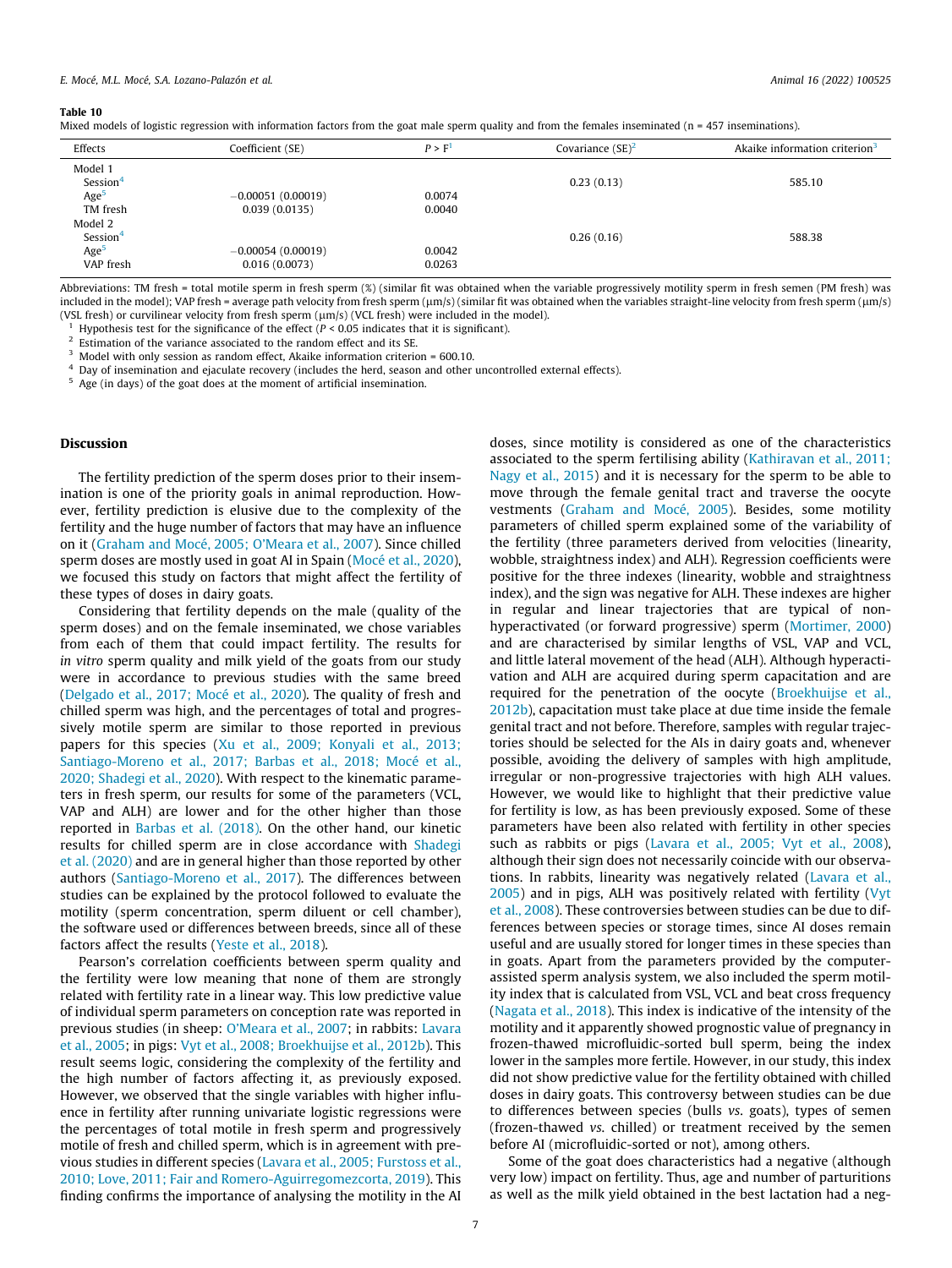ative impact on fertility and they were some of the factors that explained the fertility according to the univariate logistic regression models. The negative effect of female's age on the fertility confirms previous observations where a decline in fertility associated with age was reported ([González-Bulnes et al., 2004](#page-8-0)). One observation to be highlighted is the importance that the number of parturitions has on the AI success since goats from just one kidding were 2.42 times more likely to get pregnant than goats that had kidded four or more times. Therefore, from a practical point of view, technicians should recommend the insemination of females after their first parturition and avoid females with more than one parturition whenever possible. We did not observe any effect of average milk yield per lactation and fat-protein yield on fertility obtained after AI with chilled sperm. However, previous studies in Alpine and Saanen goats reported a low negative effect of milk and fat yield and a strong positive effect of protein yield on fertility of multiparous goats inseminated with frozen-thawed sperm ([Furstoss et al., 2015\)](#page-8-0). These differences between studies could be due to differences between breeds, between oestrous synchronisation treatments or between types of sperm (chilled vs. frozen-thawed) since freezing-thawing is more damaging and induces more dysfunctions on the sperm than the chilling process [\(Graham and Mocé, 2005\)](#page-8-0). Recent studies reported that fertility after natural mating was affected in Murciano-Granadina goats only when milk yield at mating was higher than 3 250 mL milk/day [\(Fernández](#page-8-0) [et al., 2021](#page-8-0)). In our study, we observed that milk yield obtained in the best lactation had a negative impact on fertility. This could indicate that the fertility could be compromised only in goats with greater yield production. Determining if a threshold value exists over which the fertility is negatively affected after AI with chilled sperm would be of interest for future studies.

As previously exposed, the external factors play a key role in the fertility ([Graham and Mocé, 2005\)](#page-8-0). For this reason, the effect of session (including season, herd and other uncontrolled environmental factors such as the management of the females before, during and after AI) on the fertility was expected. When information from the sperm characteristics and from the females inseminated were combined in our study, the best adjustments were obtained with a model that included the session as random and the TM or VAP from fresh sperm and age of the females as fixed effects. Thus, while the age of females presented a negative relation with fertility, TM and VAP presented a positive relation. Sperm needs to be motile in order to travel through the female genital tract and to traverse the oocyte vestments, as has been previously exposed. In addition, VAP is higher in sperm presenting regular and linear trajectories, typical of forward progressive and non-hyperactivated sperm [\(Mortimer, 2000\)](#page-9-0). From a practical point of view, samples delivered should be selected based on the presence of a high percentage of motile sperm presenting regular trajectories and avoid samples presenting high-amplitude trajectories where the flagellum develops high-amplitude waves in the proximal region that are observed in sperm transitioning to capacitation ([Mortimer,](#page-9-0) [2000](#page-9-0)). The percentage of total or progressively motile sperm and the velocities VAP or VCL are usually selected in the fertility predictive models (in goats: [Furstoss et al., 2010;](#page-8-0) in rabbits: [Lavara et al.,](#page-8-0) [2005](#page-8-0); in pigs: [Vyt et al., 2008; Broekhuijse et al., 2012b](#page-9-0); in rams: [Santolaria et al., 2015](#page-9-0); in bulls: [Nagy et al., 2015](#page-9-0)). The percentages of motile sperm are always positively related to fertility irrespective of the species (in rabbits: [Lavara et al., 2005](#page-8-0); in pigs: [Vyt](#page-9-0) [et al., 2008; Furstoss et al., 2010; Broekhuijse et al., 2012b\)](#page-9-0). With respect to the velocities, their relation with fertility may be positive (in VAP: [Lavara et al. 2005; Nagy et al., 2015;](#page-8-0) in VCL: [Santolaria et al., 2015](#page-9-0)) or negative [\(Lavara et al., 2005;](#page-8-0) [Broekhuijse et al., 2012b](#page-8-0)). However, we would like to indicate that studies are very different among them and the results obtained between them are not directly comparable. Thus, they have been performed in different species that differ in reproductive physiol-

ogy and types of production. In addition, experimental designs and statistical analyses differ also between studies. Thus, it is not surprising that consensus about the effects that have a higher influence on the fertility does not exist and therefore, whenever possible, the quality of the sperm movement should be evaluated.

We conducted mixed logistic regression models for the data analyses, as we have previously exposed. These analyses are different from those performed in previous studies: multiple regression analyses (in rabbits: [Lavara et al., 2005\)](#page-8-0), linear mixed models (in pigs: [Broekhuijse et al., 2012b](#page-8-0)) or logistic regression analyses (in rams: [Santolaria et al., 2015](#page-9-0)). We selected the statistical analyses to conduct based on the characteristics of the effects, the data available and the questions we pretended to answer. We wanted to study the most important effects influencing fertility, both from the point of view of seminal quality evaluated in the laboratory (fresh and refrigerated sperm) and of some characteristics of the inseminated females, as well as the possible effect of the moment of insemination (session effect). Therefore, numerical-covariate effects and categorical effects were needed to be included at the same time in the models. The best choice of statistical procedure for this type of response variables (YES/NO) and various types of effects is logistic regression. Moreover, mixed logistic regression models had to be used for correcting for random effects.

Still, none of the models from our study that combined the variables from sperm and females explained much of the fertility. This limited predictive capacity on field fertility of the models already has been previously reported using different statistical approaches (in pigs: [Broekhuijse et al., 2012b;](#page-8-0) in rams: [Santolaria et al., 2015\)](#page-9-0). Although disappointing, several reasons may explain this result. First of all, the aim of AI doses commercialised is to obtain the maximum fertility and, for achieving this, the numbers of sperm per dose are always in excess and above a threshold to minimise risks [\(Yániz et al., 2018\)](#page-9-0). Therefore, all the males will have reach to the plateau in their corresponding fertility curves and the detection of fertility differences between males will be very difficult (revised by [Amann et al., 2018\)](#page-8-0). In addition, a preselection of the ejaculates based on macroscopic and microscopic aspects is also performed and by doing this, we are systematically eliminating naturally occurring variation in male fertility [\(Taylor et al., 2018\)](#page-9-0), discarding ejaculates with the worst parameters. Moreover, inseminations were performed shortly after semen was collected and probably fertility differences between males due to their resistance to the storage will be observed at longer storage periods (beyond 12–24 h; [Leboeuf et al., 2000](#page-8-0)). And finally, the females to be inseminated must be carefully chosen to maximise the number of females kidding (health and body condition score). These practices minimise the fertility variability but also mask it and hinder the detection of subfertile males. The positive side is that the selection of ejaculates and females for the inseminations are properly performed and therefore, they have few influences on the results obtained. Future studies should take into account these aspects and use lower sperm numbers in the AI doses, a broader selection of sperm quality or longer preservation times in order to detect subfertile males. Our results also highlighted the strong influence of session on fertility. This is an environmental effect very difficult to control because it includes multiple factors, as previously exposed. The prevalence of this factor over the other factors complicates even more the search of a laboratory assay with predictive value. However, efforts must be focused on identifying the extrinsic factors that may have a higher impact on the fertility.

# Conclusion

In conclusion, the model with the best adjustment for explaining the fertility results included the session as random effect and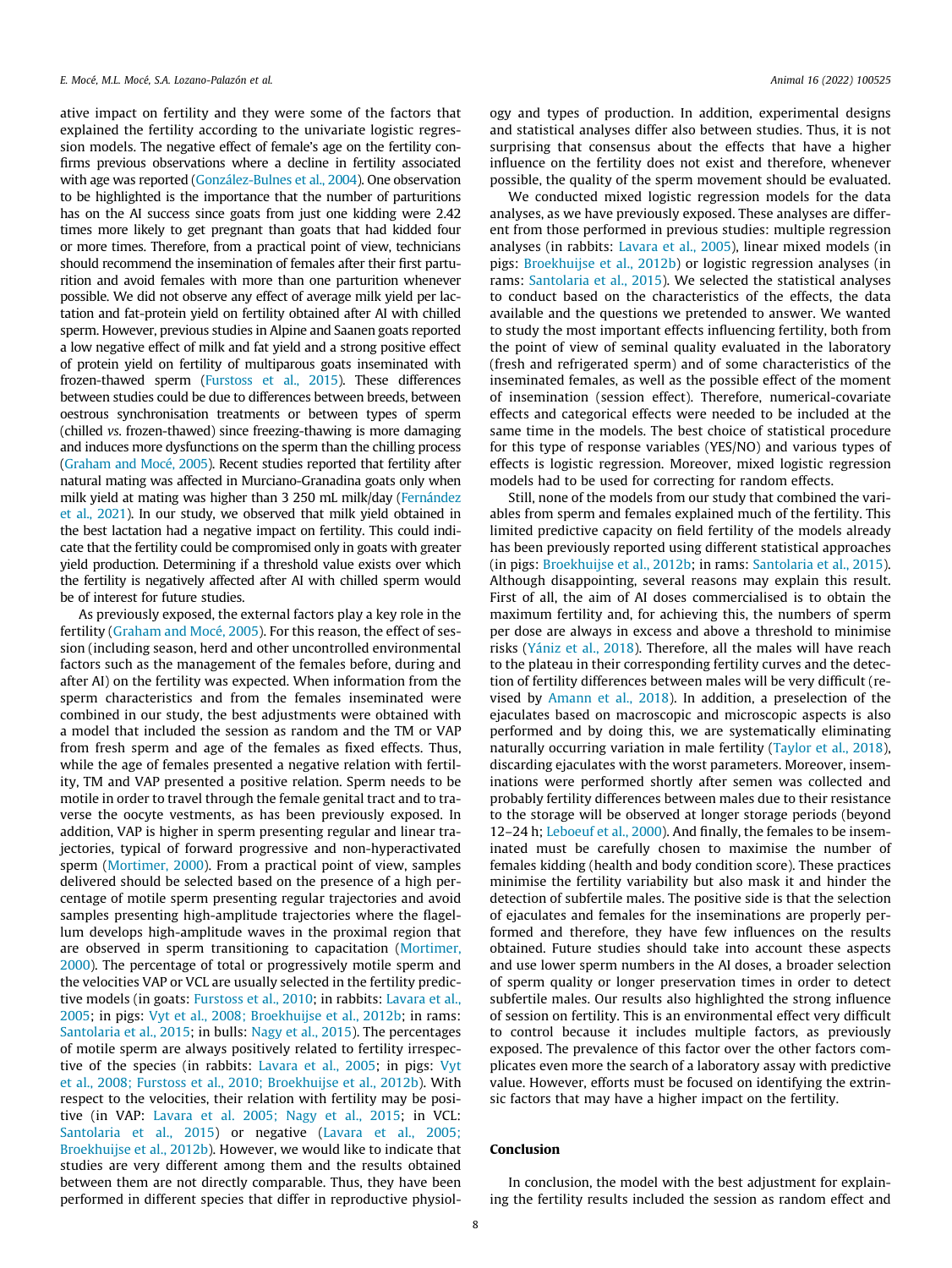<span id="page-8-0"></span>TM or VAP from fresh sperm and age of the females as fixed effects. However, none of the models was satisfactory because they were not very useful to explain the in vivo fertility due to the impact of uncontrolled external factors, some of them included in the session effect. From a practical point of view, we recommend to maintain the quality controls for sperm movement, to choose insemination doses presenting high percentages of motile sperm exhibiting regular trajectories and to select the youngest goats (after their first kidding) for insemination.

# Ethics approval

Not applicable.

# Data and model availability statement

None of the data were deposited in an official repository. The data that support the study findings are available upon request.

# Author ORCIDs

Eva Mocé: [https://orcid.org/0000–0003-2895-663X](https://orcid.org/0000%e2%80%930003-2895-663X).

María Lorena Mocé: [https://orcid.org/0000–0002-9706–6238.](https://orcid.org/0000%e2%80%930002-9706%e2%80%936238) José Bernácer: [https://orcid.org/0000–0003-1257–6253.](https://orcid.org/0000%e2%80%930003-1257%e2%80%936253)

María del Mar Martínez-Granell: [https://orcid.org/0000–0002-](https://orcid.org/0000%e2%80%930002-8137%e2%80%937576) [8137–7576](https://orcid.org/0000%e2%80%930002-8137%e2%80%937576).

Ernesto A. Gómez (corresponding author): [https://orcid.org/](https://orcid.org/0000%e2%80%930002-8774-420X) [0000–0002-8774-420X](https://orcid.org/0000%e2%80%930002-8774-420X).

#### Author contributions

Eva Mocé: Conceptualization, Investigation, Resources, Writing – Original Draft, Writing - Review & Editing, Supervision, Project administration, Funding acquisition. María Lorena Mocé: Formal analysis, Data Curation, Writing – Original Draft, Writing - Review & Editing, Supervision, Funding acquisition. Salvador A. Lozano-Palazón: Investigation, Resources, Data Curation, Writing - Review & Editing. José Bernacer: Investigation, Writing - Review & Editing. María del Mar Martínez-Granell: Investigation, Writing - Review & Editing. Carolina Esteve: Investigation, Writing - Review & Editing. Francisco Bernat: Investigation, Writing - Review & Editing. Sócrates J. Contreras: Investigation, Data Curation, Writing -Review & Editing. Irene Villalba: Investigation, Writing - Review & Editing. Ernesto A. Gómez: Conceptualization, Formal analysis, Resources, Data Curation, Writing – Original Draft, Writing - Review & Editing, Supervision, Project administration, Funding acquisition.

#### Declaration of interest.

None.

# Acknowledgements

The authors thank the breeders belonging to the Asociación de Ganaderos de Caprino de Raza Murciano-Granadina de la Comunidad Valenciana and Asociación Española de Criadores de la Cabra Murciano Granadina for providing the animals.

# Financial support statement

This work was supported by the Instituto Nacional de Investigación y Tecnología Agraria y Alimentaria (INIA, Spain) and cofinanced by ERDF under Grant RTA2017-00049-C02-01; GVA-IVIA and cofinanced by the EU through the Operational Programmes ERDF of the Comunitat Valenciana 2014-2020 and 2021-2027 under Grants 51906 and 52201K; AMURVAL under Grant 71714; and Universidad Cardenal Herrera-CEU, CEU Universities under Grants INDI20/34 and INDI21/40.

### References

- [Amann, R.P., Saacke, R.G., Barbato, G.F., Waberski, D., 2018. Measuring male-to-male](http://refhub.elsevier.com/S1751-7311(22)00076-3/h0005) [differences in fertility or effects of semen treatments. Annual Review of Animal](http://refhub.elsevier.com/S1751-7311(22)00076-3/h0005) [Biosciences 6, 255–286](http://refhub.elsevier.com/S1751-7311(22)00076-3/h0005).
- [Barbas, J.P., Leahy, T., Horta, A.E., García-Herreros, M., 2018. Sperm kinematics and](http://refhub.elsevier.com/S1751-7311(22)00076-3/h0010) [subpopulational responses during the cryopreservation process in caprine](http://refhub.elsevier.com/S1751-7311(22)00076-3/h0010) [ejaculates. Cryobiology 82, 137–147.](http://refhub.elsevier.com/S1751-7311(22)00076-3/h0010)
- [Barth, A.D., 2018. Review: The use of bull breeding soundness evaluation to identify](http://refhub.elsevier.com/S1751-7311(22)00076-3/h0015) [subfertile and infertile bulls. Animal 12, 158–164](http://refhub.elsevier.com/S1751-7311(22)00076-3/h0015).
- [Belanche, A., Martín-García, A.I., Fernández-Álvarez, J., Pleguezuelos, J., Mantecón, A.](http://refhub.elsevier.com/S1751-7311(22)00076-3/h0020) [R., Yáñez-Ruiz, D.R., 2019. Optimizing management of dairy goat farms through](http://refhub.elsevier.com/S1751-7311(22)00076-3/h0020) [individual animal data interpretation: A case study of smart farming in Spain.](http://refhub.elsevier.com/S1751-7311(22)00076-3/h0020) [Agricultural Systems 173, 27–38.](http://refhub.elsevier.com/S1751-7311(22)00076-3/h0020)
- [Berry, D.P., Wall, E., Pryce, J.E., 2014. Genetics and genomics of reproductive](http://refhub.elsevier.com/S1751-7311(22)00076-3/h0025) [performance in dairy and beef cattle. Animal 8, 105–121.](http://refhub.elsevier.com/S1751-7311(22)00076-3/h0025)
- [Broekhuijse, M.L.W.J., Feitsma, H., Gadella, B.M., 2012a. Artificial insemination in](http://refhub.elsevier.com/S1751-7311(22)00076-3/h0030) [pigs: predicting male fertility. Veterinary Quarterly 32, 151–157.](http://refhub.elsevier.com/S1751-7311(22)00076-3/h0030) [Broekhuijse, M.L.W.J., Sostaric, E., Feitsma, H., Gadella, B.M., 2012b. Application of](http://refhub.elsevier.com/S1751-7311(22)00076-3/h0035)
- [computer-assisted semen analysis to explain variations in pig fertility. Journal](http://refhub.elsevier.com/S1751-7311(22)00076-3/h0035) [of Animal Science 90, 779–789.](http://refhub.elsevier.com/S1751-7311(22)00076-3/h0035)
- [Delgado, J.V., León, J.M., Gómez, M., Castillo, J., Lozano, S., Fernández, J., 2017.](http://refhub.elsevier.com/S1751-7311(22)00076-3/h0040) [Programa de mejora genética en la raza murciano-granadina \[Breeding program](http://refhub.elsevier.com/S1751-7311(22)00076-3/h0040) [in Murciano-Granadina goat breed\]. Tierras 20, 51–55](http://refhub.elsevier.com/S1751-7311(22)00076-3/h0040).
- [Fair, S., Romero-Aguirregomezcorta, J., 2019. Implications of boar sperm kinematics](http://refhub.elsevier.com/S1751-7311(22)00076-3/h0045) [and rheotaxis for fertility after preservation. Theriogenology 137, 15–22.](http://refhub.elsevier.com/S1751-7311(22)00076-3/h0045)
- [Fernández, N., Beltrán, M.C., Romero, G., Roca, M.A., Rodríguez, M., Balasch, S., 2021.](http://refhub.elsevier.com/S1751-7311(22)00076-3/h0050) [Pointing out some issues regarding reproduction management in Murciano-](http://refhub.elsevier.com/S1751-7311(22)00076-3/h0050)[Granadina goats. Animals 11, 1781.](http://refhub.elsevier.com/S1751-7311(22)00076-3/h0050)
- [Fetrow, J., Nordlund, K.V., Norman, H.D., 2006. Invited review: Culling:](http://refhub.elsevier.com/S1751-7311(22)00076-3/h0055) [Nomenclature, definitions, and recommendations. Journal of Dairy Science 89,](http://refhub.elsevier.com/S1751-7311(22)00076-3/h0055) [1896–1905.](http://refhub.elsevier.com/S1751-7311(22)00076-3/h0055)
- [Furstoss, V., Borderes, F., Forgerit, Y., Guillouet, P., Leboeuf, B., 2010. The value of the](http://refhub.elsevier.com/S1751-7311(22)00076-3/h0060) [percentage of motile sperm in predicting a significant portion of the fertility](http://refhub.elsevier.com/S1751-7311(22)00076-3/h0060) [variation of frozen-thawed buck semen. Theriogenology 74, 1197–1206.](http://refhub.elsevier.com/S1751-7311(22)00076-3/h0060)
- [Furstoss, V., David, I., Fatet, A., Boissard, K., Clément, V., Bodin, L., 2015. Genetic and](http://refhub.elsevier.com/S1751-7311(22)00076-3/h0065) [non-genetic factors related to the success of artificial insemination in dairy](http://refhub.elsevier.com/S1751-7311(22)00076-3/h0065) [goats. Animal 9, 1935–1942.](http://refhub.elsevier.com/S1751-7311(22)00076-3/h0065)
- [Graham, J.K., Mocé, E., 2005. Fertility evaluation of frozen-thawed semen.](http://refhub.elsevier.com/S1751-7311(22)00076-3/h0070) [Theriogenology 64, 492–504](http://refhub.elsevier.com/S1751-7311(22)00076-3/h0070).
- [González-Bulnes, A., Baird, D.T., Campbell, B.K., Cocero, M.J., García-García, R.M.,](http://refhub.elsevier.com/S1751-7311(22)00076-3/h0075) [Inskeep, E.K., López-Sebastián, A., McNeilly, A.S., Santiago-Moreno, J.S., Souza, C.](http://refhub.elsevier.com/S1751-7311(22)00076-3/h0075) [J.H., Veiga-López, A., 2004. Multiple factors affecting the efficiency of multiple](http://refhub.elsevier.com/S1751-7311(22)00076-3/h0075) [ovulation and embryo transfer in sheep and goats. Reproduction, Fertility and](http://refhub.elsevier.com/S1751-7311(22)00076-3/h0075) [Development 16, 421–435](http://refhub.elsevier.com/S1751-7311(22)00076-3/h0075).
- [Hadley, G.L., Wolf, C.A., Harsh, S.B., 2006. Dairy cattle culling patterns, explanations,](http://refhub.elsevier.com/S1751-7311(22)00076-3/h0080) [and implications. Journal of Dairy Science 89, 2286–2296](http://refhub.elsevier.com/S1751-7311(22)00076-3/h0080).
- [Hosmer, D.W., Lemeshow, S., 1989. Applied Logistic Regression. John Wiley & Sons](http://refhub.elsevier.com/S1751-7311(22)00076-3/h0085) [Inc., New York, NY, USA](http://refhub.elsevier.com/S1751-7311(22)00076-3/h0085).
- [Kathiravan, P., Kalatharan, J., Karthikeya, G., Rengarajan, K., Kadirvel, G., 2011.](http://refhub.elsevier.com/S1751-7311(22)00076-3/h0090) [Objective sperm motion analysis to assess dairy bull fertility using](http://refhub.elsevier.com/S1751-7311(22)00076-3/h0090) [computer-aided system - A review. Reproduction in Domestic Animals](http://refhub.elsevier.com/S1751-7311(22)00076-3/h0090) [46, 165–172.](http://refhub.elsevier.com/S1751-7311(22)00076-3/h0090)
- [Konyali, C., Tomás, C., Blanch, E., Gómez, E.A., Graham, J.K., Mocé, E., 2013.](http://refhub.elsevier.com/S1751-7311(22)00076-3/h0095) [Optimizing conditions for treating goat semen with cholesterol-loaded](http://refhub.elsevier.com/S1751-7311(22)00076-3/h0095) [cyclodextrins prior to freezing to improve cryosurvival. Cryobiology 67, 124–](http://refhub.elsevier.com/S1751-7311(22)00076-3/h0095) [131](http://refhub.elsevier.com/S1751-7311(22)00076-3/h0095).
- [Kumaresan, A., Das Gupta, M., Datta, T.K., Morrell, J.M., 2020. Sperm DNA integrity](http://refhub.elsevier.com/S1751-7311(22)00076-3/h0100) [and male fertility in farm animals: a review. Frontiers in Veterinary Science 7,](http://refhub.elsevier.com/S1751-7311(22)00076-3/h0100) [321](http://refhub.elsevier.com/S1751-7311(22)00076-3/h0100).
- [Lavara, R., Mocé, E., Lavara, F., Viudes de Castro, M.P., Vicente, J.S., 2005. Do](http://refhub.elsevier.com/S1751-7311(22)00076-3/h0105) [parameters of seminal quality correlate with the results of on-farm](http://refhub.elsevier.com/S1751-7311(22)00076-3/h0105) [inseminations in rabbits? Theriogenology 64, 1130–1141.](http://refhub.elsevier.com/S1751-7311(22)00076-3/h0105)
- [Leboeuf, B., Restall, B., Salamon, S., 2000. Production and storage of goat semen for](http://refhub.elsevier.com/S1751-7311(22)00076-3/h0110) [artificial insemination. Animal Reproduction Science 62, 113–141](http://refhub.elsevier.com/S1751-7311(22)00076-3/h0110).
- [Lonergan, P., Fair, T., Forde, N., Rizos, D., 2016. Embryo development in dairy cattle.](http://refhub.elsevier.com/S1751-7311(22)00076-3/h0115) [Theriogenology 86, 270–277](http://refhub.elsevier.com/S1751-7311(22)00076-3/h0115).